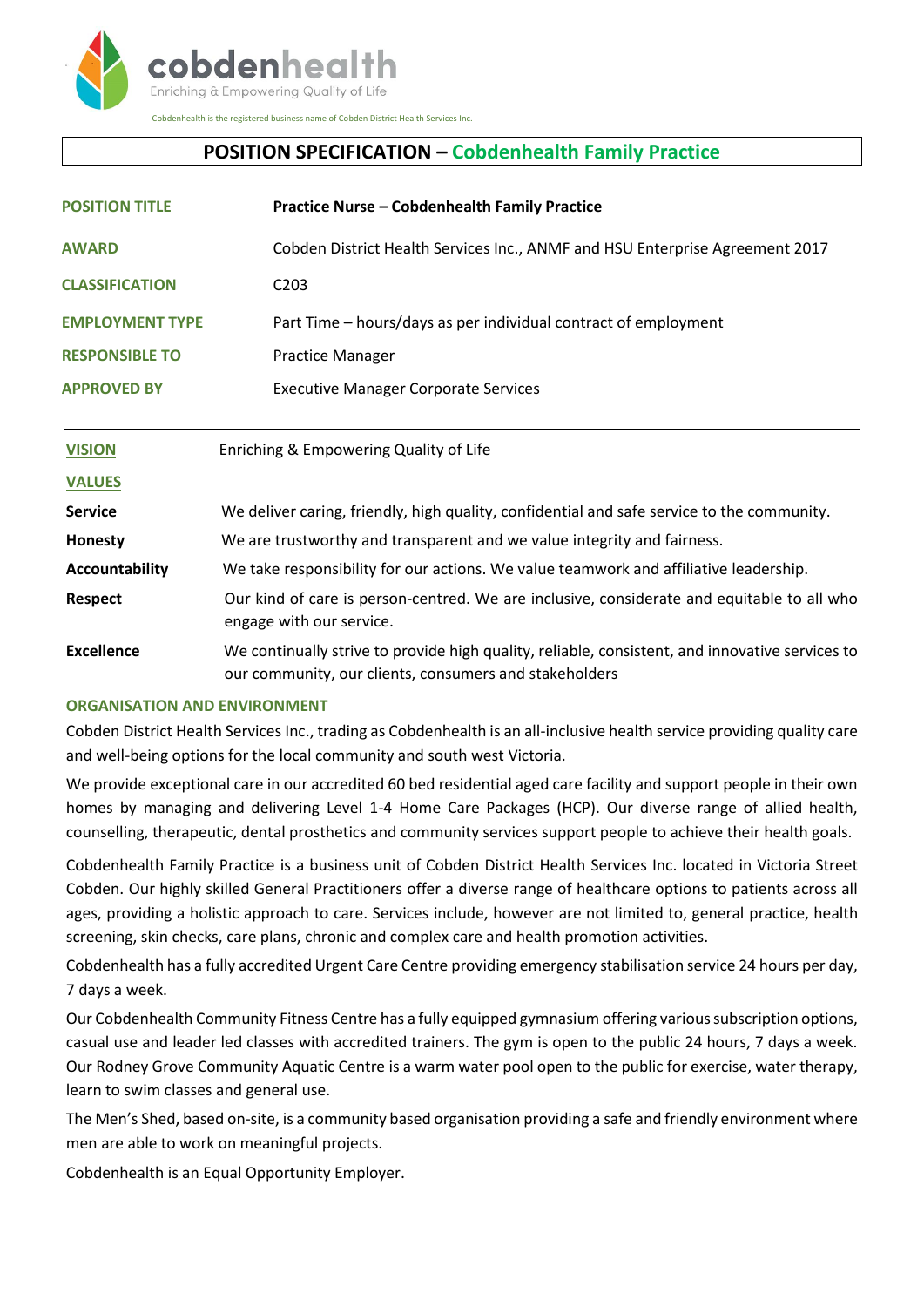### **POSITION SUMMARY**

Cobdenhealth Family Practice nursing team perform a key role within the team through clinical involvement. As a practice nurse, the position is responsible for the provision of nursing services consistent with the Scope of Practice and Standards as established by the ANMC National Competency Standards for Registered Nurses, to assist medical practitioners in providing health/medical services to clients of the practice.

This will include performing and documenting health assessments, observations, wound care, client education and counselling, medication administration, infection control maintenance and surveillance.

The position involves regular computer related duties, where those duties are an essential part of the function of the position.

### **POSITION OBJECTIVE**

The Practice Nurse is a key role within the practice that provides a high standard of quality nursing care through efficient, effective, safe and timely services to our patients. They will exercise significant levels of initiative in the direct coordination and implementation of care whilst monitoring appropriate outcomes.

The Practice Nurse will demonstrate commitment to personal and professional development and ensure a high level of customer service is maintained. Clear, concise communication and excellent interpersonal relationships within and outside the practice is pivotal to this role.

All documentation and administration responsibilities will conform to legal and practice policy requirements. The practice nurse will demonstrate commitment to quality improvement, risk management and the accreditation process.

### **ORGANISATIONAL RELATIONSHIPS**

**Reports to:** Practice Manager – Cobdenhealth Family Practice **Internal:** CEO; GP's; staff; contract staff; other discipline professionals **External:** Medical practitioners; emergency services; hospitals; patients; community members, relatives/advocates; community agencies; other health providers and external stakeholders

### **LIMITS OF AUTHORITY**

- This position carries no authority to commit financial resources
- **This position is expected to make decisions within the Practice Nurse Scope of Practice.**

# **KEY ORGANISATIONAL ACCOUNTABILITIES**

- Promote activities and programs in accordance with Cobdenhealth Mission and Vision.
- **Model and promote Cobdenhealth Values in the workplace**
- Adhere to Cobdenhealth's Code of Conduct, ensuring professional conduct is maintained at all times
- Ensure compliance with all mandatory training and e-learning requirements within designated timeframes
- **EXECOMPLE COMPLY With all legislative requirements relevant to the position**
- Undertake all mandatory training within specified timeframes and within scope of role
- Comply with policies, procedures, systems and processes of Cobdenhealth and other external stakeholders
- **Intellectual Property is the sole property of Cobdenhealth unless authorised and confirmed in writing**
- Undertake and promote safe work practices and procedures in accordance with Cobdenhealth Policy
- **Ensure Equal Opportunity principles are followed**
- Cobdenhealth is committed to the safety, wellbeing and care of our patients, aged residents and community.

### **CONFIDENTIALITY**

 Ensure confidentiality is maintained at all times and encompasses staff, patients, volunteers and other stakeholders. This includes posts on social media. Any breach of confidentiality is a breach of your employment contract, and will lead to termination of employment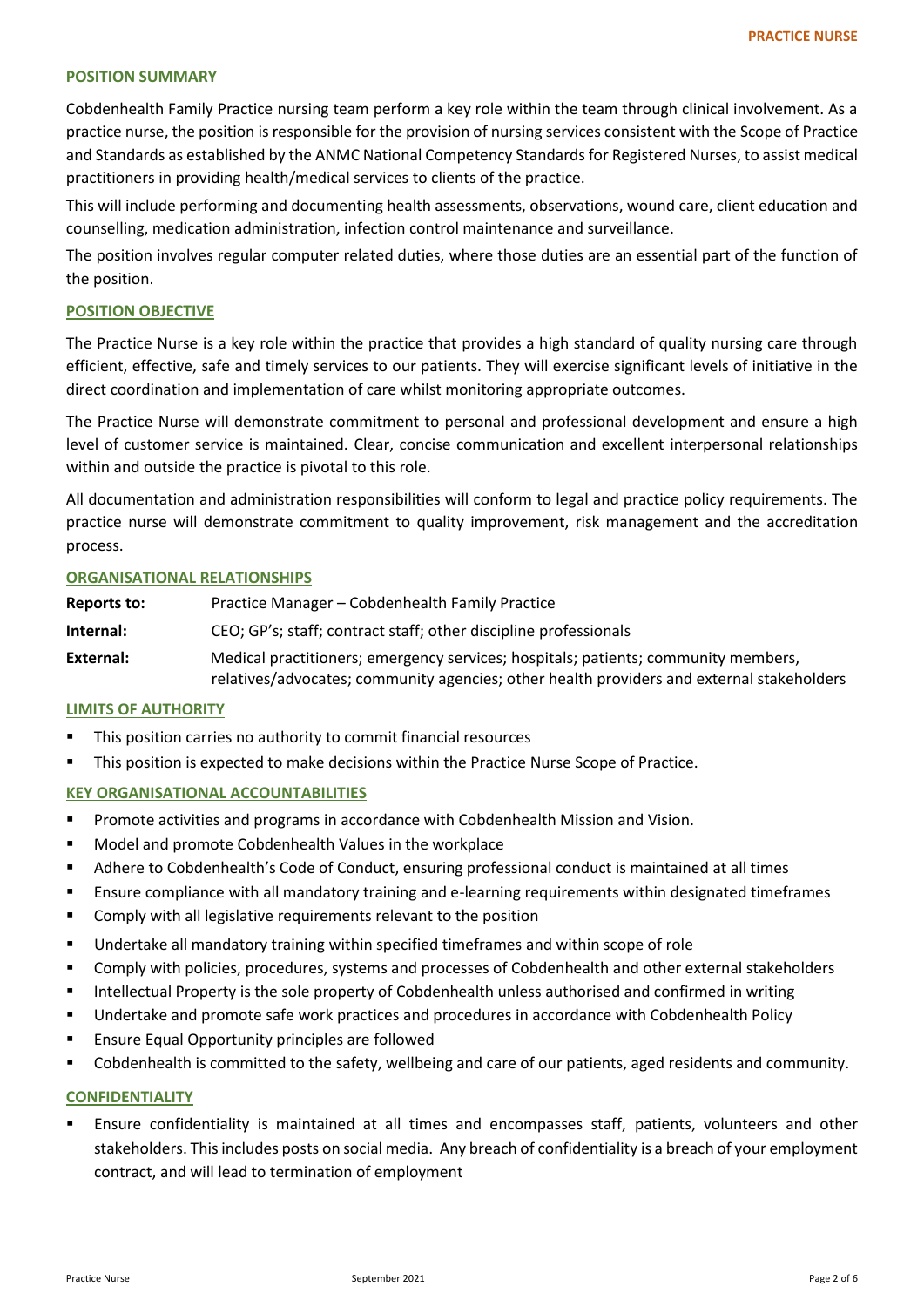### **SOCIAL MEDIA**

- All employees must ensure that personal social media accounts and/or personal statement(s) in any media forum do not reflect, discuss or represent Cobdenhealth, without prior approval.
- You must not engage in conduct on social media or any other forum that results in reputational damage to Cobdenhealth and/or its employees.

# **ORGANISATIONAL DEVELOPMENT**

- Work collaboratively, maximising effective communication and promoting a positive Values driven culture.
- Support organisational change processes relating to the strategic objectives and priorities of the organisation.

# **KEY RESPONSIBILITIES and DUTIES**

- Work collaboratively with the Practice Manager to provide quality nursing services to patients and the broader community in accordance with Cobdenhealth Policies and Procedures, ANMC Standards, ANMC Code of Ethics and Professional Conduct and common law affecting nursing practice
- **Patient Services** 
	- Ensure patients are informed and understand the consent process prior to procedures
	- Ensure nursing practices reflect a culturally safe and inclusive environment for clients accessing services
	- **Promote good interpersonal relationships, both inside and outside of the practice environment**
	- Ensure patients' rights of human dignity, confidentiality and privacy are maintained
	- Manage emergency situations, injuries and incidents in consultation with health care professionals
- Provide advice and support regarding patient care issues, and determine and implement appropriate clinical interventions and management strategies within scope of the role
- Triage patients presenting for planned, unplanned or emergent care, including responding to phone calls regarding same
- Undertake patient observations and diagnostics including temperature, pulse, respiration, blood pressure, weight, height, oximetry, blood sugar and respirometry readings, urinalysis, electrocardiograms
- **Collect pathology samples as directed (consistent with scope of practice e.g. blood tests, faecal samples,** wound swabs)
- Complete patient Health Assessments
- **Undertake client wound management as directed by the medical practitioners**
- **Provide client education and counselling within the accepted areas / scope of practice such as weight** management, smoking, diabetes, asthma / COAD etc.,
- Assist the medical practitioners with procedures as required
- Responsibility for the ordering, receipt, storage and administration of medications within the practice
- In collaboration with the Practice Manager ensure that the ordering, receipt, storage and usage of medical / surgical consumables is sufficient to meet the operational requirements of the clinic and that they meet legislative requirements and practice standards
- In conjunction with nursing staff take responsibility the regular testing (at least weekly) and documentation of clinical practice emergency equipment such as suction, oxygen, resuscitation equipment and drugs
- In conjunction with nursing staff take responsibility for ensuring that the infection control standards are documented within the practice policies and procedures, educating all staff regarding the requirements and ensuring that the practice meets those standards as a minimum
- Demonstrate competence with professional standards including CPR, wound management and medication management.
- Assist with statistical data collection as directed
- Communicate professionally and succinctly with doctors and practice staff
- Liaise with external suppliers such as pathology, radiology, specialist and health service providers as required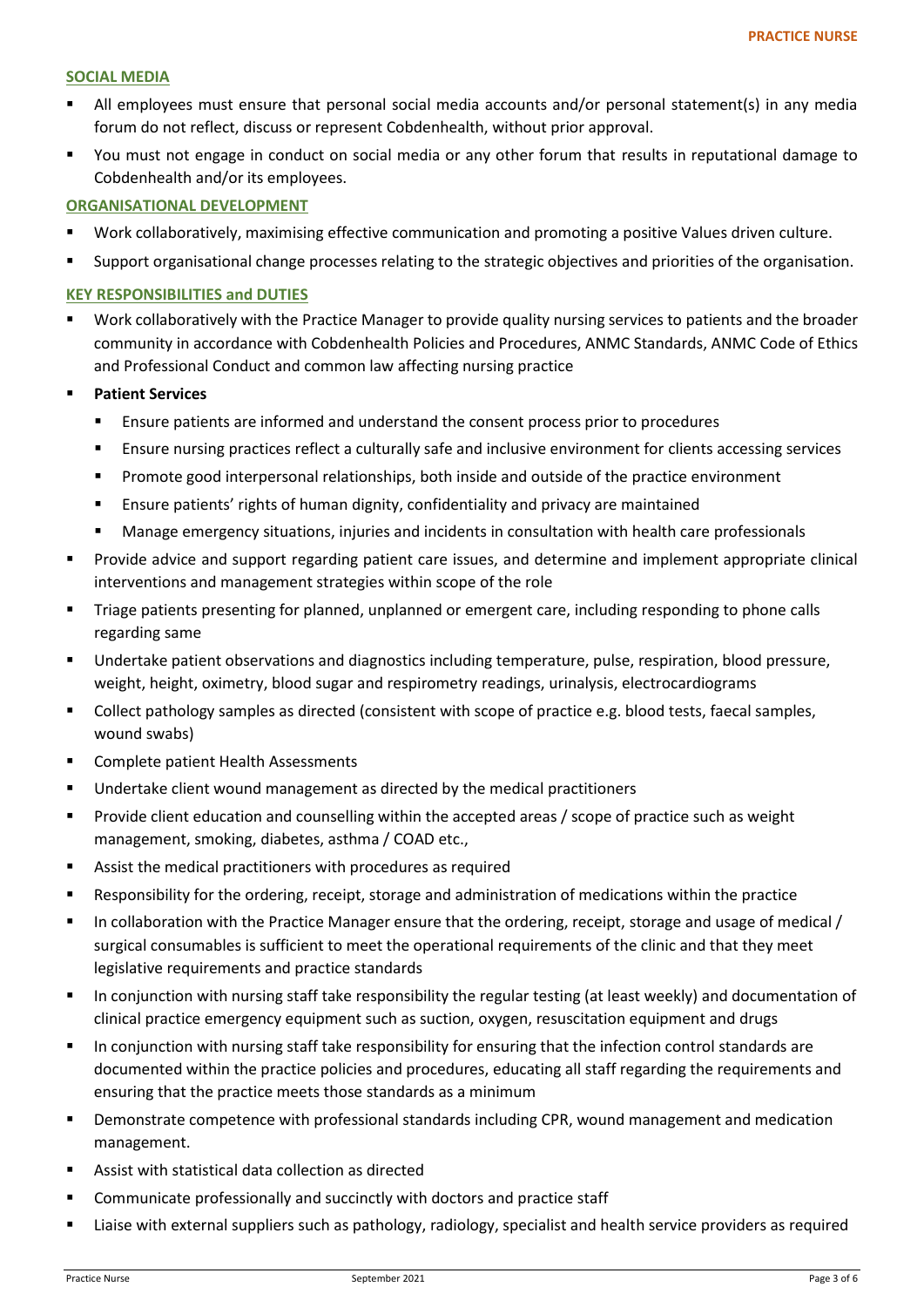- **Ensure all areas clinical areas are appropriately prepared and maintained.**
- Assist with and ensure appropriate security of the premises
- **•** Other duties as directed.

# **PERFORMANCE INDICATORS**

### **Quality Management**

- Encourage and document Comments, Suggestions, Concerns and action for improvement implementation
- **E** Conduct quality audits and surveys, as required by the Practice Manager
- Take an active involvement in the identification and implementation of continuous improvement initiatives
- Review and assess current methodologies, identifying and implementing strategies for Best Practice
- Monitor, document and evaluate agreed performance indicators to achieve optimal outcomes
- Share knowledge and skills gained with other staff, both formally and informally

# **Practice Management**

- Adhere to all legislative requirements and clinic policies, ensuring effective and appropriate service provision
- **Provide nursing and clinical support for the General Practitioners**

# **Professional Development and Resource Management**

- Participate in staff meetings, staff training, reviews, special projects as requested
- Attend and participate in education/staff development programs, courses, workshops lectures and webinars
- Maintain contemporary professional knowledge and skills in clinical competency
- Demonstrate competence in required skills such as emergency procedures, OH&S procedures and CPR.

### **Communication**

- Ensure professional and articulate communication by:
	- o Positive interaction with patients, staff, families and their representatives
	- o Informing the Practice Manager of any relevant issues
	- $\circ$  Informing the Practice Manager of any incidents, including reportable incidents and assaults, within designated timeframes
- In the absence of the Practice Manager, the Practice Nurse is responsible for continuing service provision at the facility and responding to any emergencies that may arise

# **Information Management**

- Maintain principles of confidentiality regardless of mode of communication written, verbal or electronic, in accordance with statutory requirements and policies
- Provision of timely, relevant, accurate information in relation to administrative services and operational procedures to both staff and medical practitioners as required

# **Safe Practice and Environment**

- Ensure compliance with policies and procedures, including occupational health and safety
- Assume responsibility for the safety of clients and staff in matters relating to OH&S and infection control by adhering to legislative requirements
- Reporting hazards and incidents occurring within the clinic and where required analysing and facilitating corrective or preventative action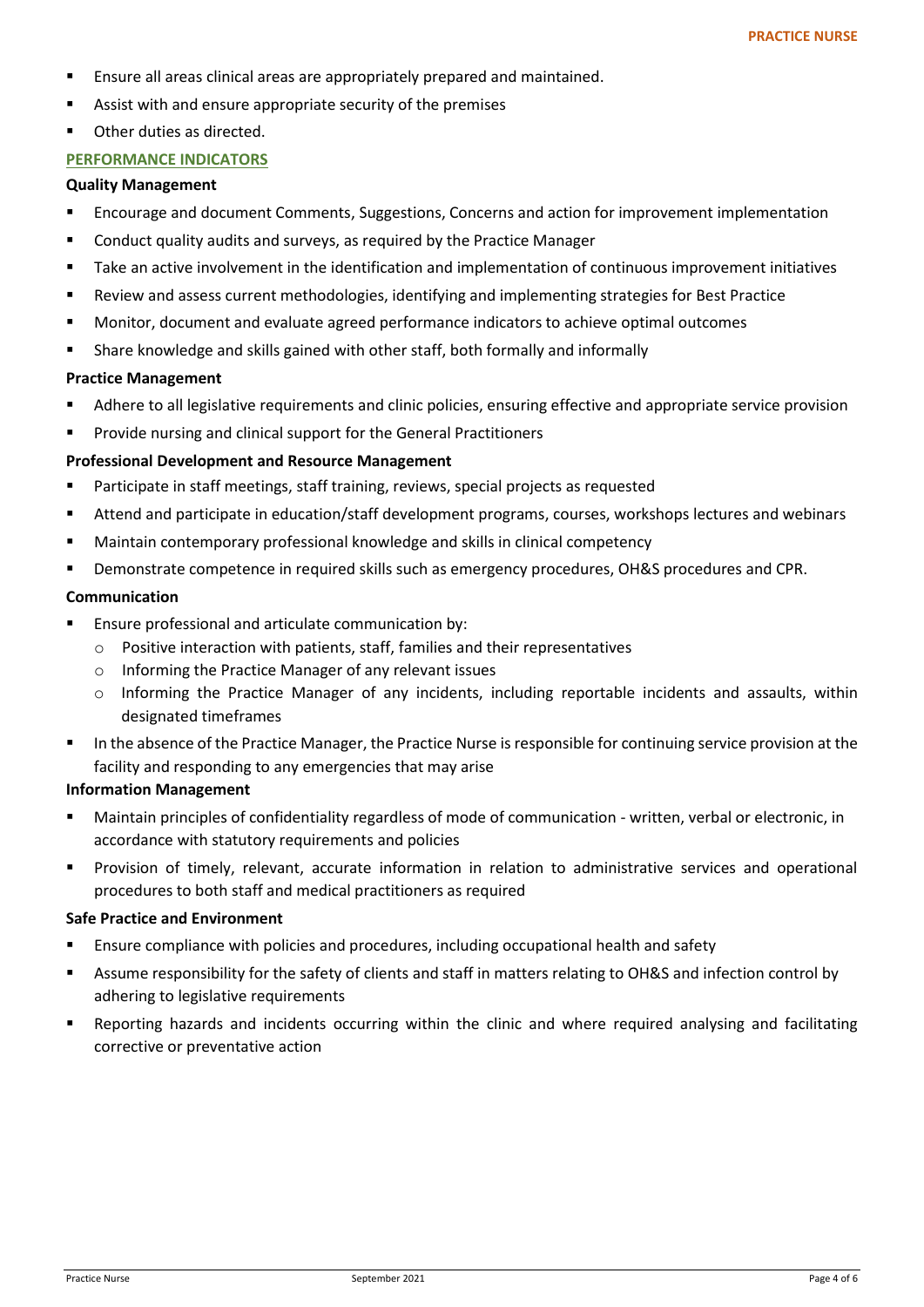### **QUALIFICATIONS and ATTRIBUTES**

- Registered Nurse, Division 1 with a current practising Certificate of registration with Australian Health Practitioner Regulation Agency - AHPRA
- Current Registration with Nursing and Midwifery Board of Australia
- **EXECUTE: Current Professional Indemnity Insurance**
- **EXECUTE:** Current Employee Working with Children Check
- Current National Police Certificate Check working with vulnerable persons
- Member of relevant professional organisation (APNA)
- Minimum of 2 years post-registration nursing experience in a general practice setting
- Genuine interest and commitment to the holistic well-being of patients and the community, including an ability to empathise and understand their needs
- Willingness to provide flexibility for nursing roster needs, including backfill for periods of absence/leave
- **EXECUTE:** Current Victorian Drivers Licence

# **KEY SELECTION CRITERIA**

- High level clinical decision making skills
- **Understanding of, and commitment to continuous quality improvement**
- **Excellent communication and interpersonal skills**
- **•** Demonstrated patient-focused approach to service provision
- Ability to prioritise and manage workloads according to patient needs
- Ability to work as a member of a multi-disciplinary team
- Ability to establish professional and ethical relationships with patients, families/representatives
- Demonstrated commitment to maintain confidentiality with an excellent knowledge of Privacy Principles
- Demonstrated ability to seek and effectively utilise new knowledge as it relates to nursing practices
- **•** Demonstrated commitment to ongoing professional development
- **Adaptability and commitment to change management**
- Demonstrated IT skills: ability to effectively manage patient bookings, recalls, reminders and clinical records within practice software (Best Practice)
- A sound understanding of medical billing and clinical software systems; Medicare Benefits Schedule; enhanced primary care, immunisation and items relating to general practice
- **Effective problem solving and negotiation skills to enable the resolution of difficult or complex issues**
- **Experience in all aspects of chronic disease management**
- Current knowledge of immunisation schedules, diabetes management, asthma management, enhanced primary care items, infection control, CPR and emergency resuscitation techniques
- **•** Demonstrated care plans and health assessment experience
- Demonstrated understanding of general practice with an interest in patient education and health promotion
- **Triage and wound management**
- Ability to clearly articulate and communicate results
- Experience and knowledge in all aspects of Accreditation, Quality Standards and Medical Ethics

# **PHYSICAL REQUIREMENTS**

Due to the layout and nature of work employees will be required to undertake a diversity of tasks which may require various forms of mobility.

### **PERFORMANCE APPRAISAL**

A performance appraisal shall be conducted with the Practice Manager annually